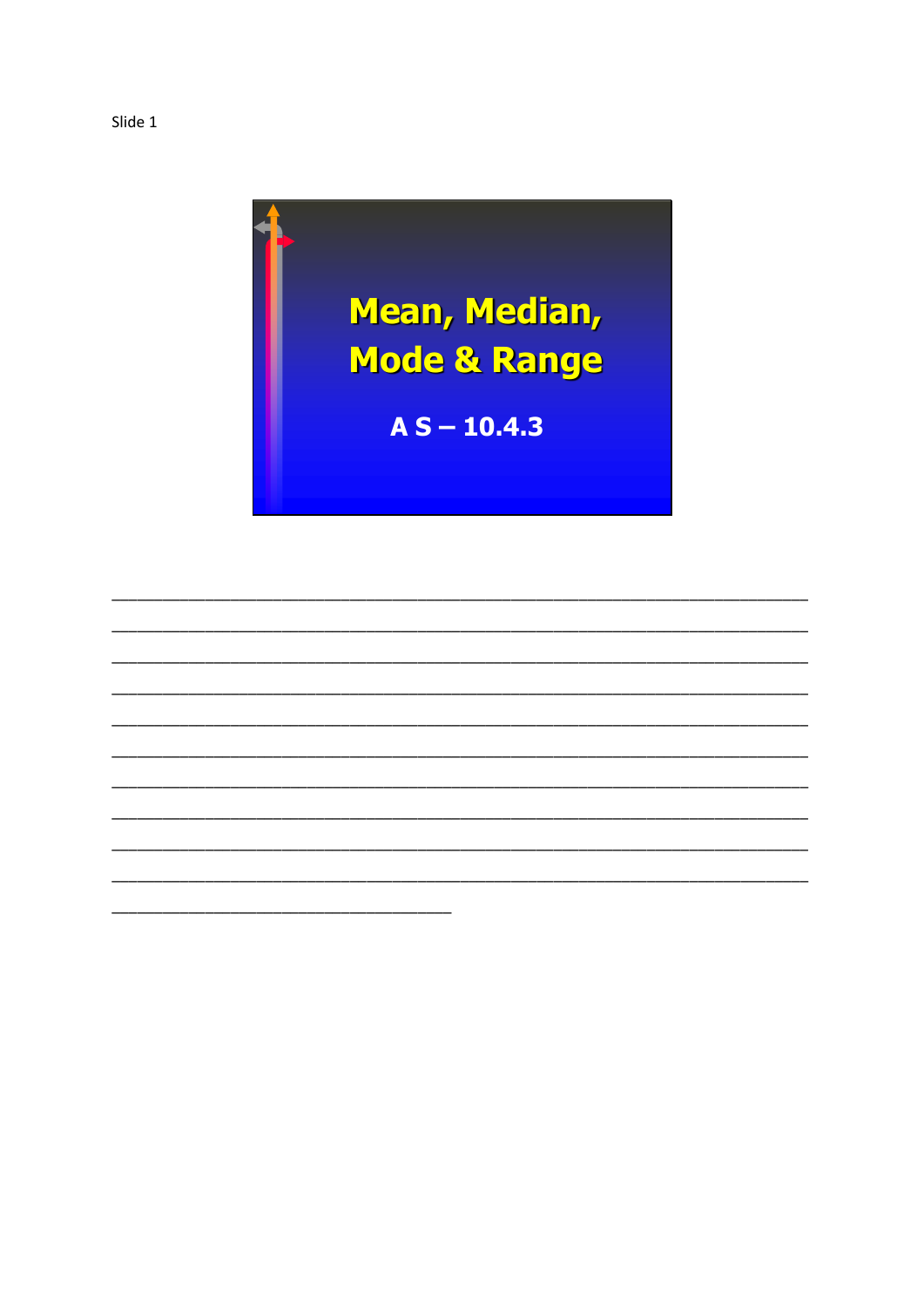



The Mean, Median and Mode are measures of central tendency.

The three measures describe the approximate centre in a set of data.

Each statistic helps us to interpret data and draw conclusions.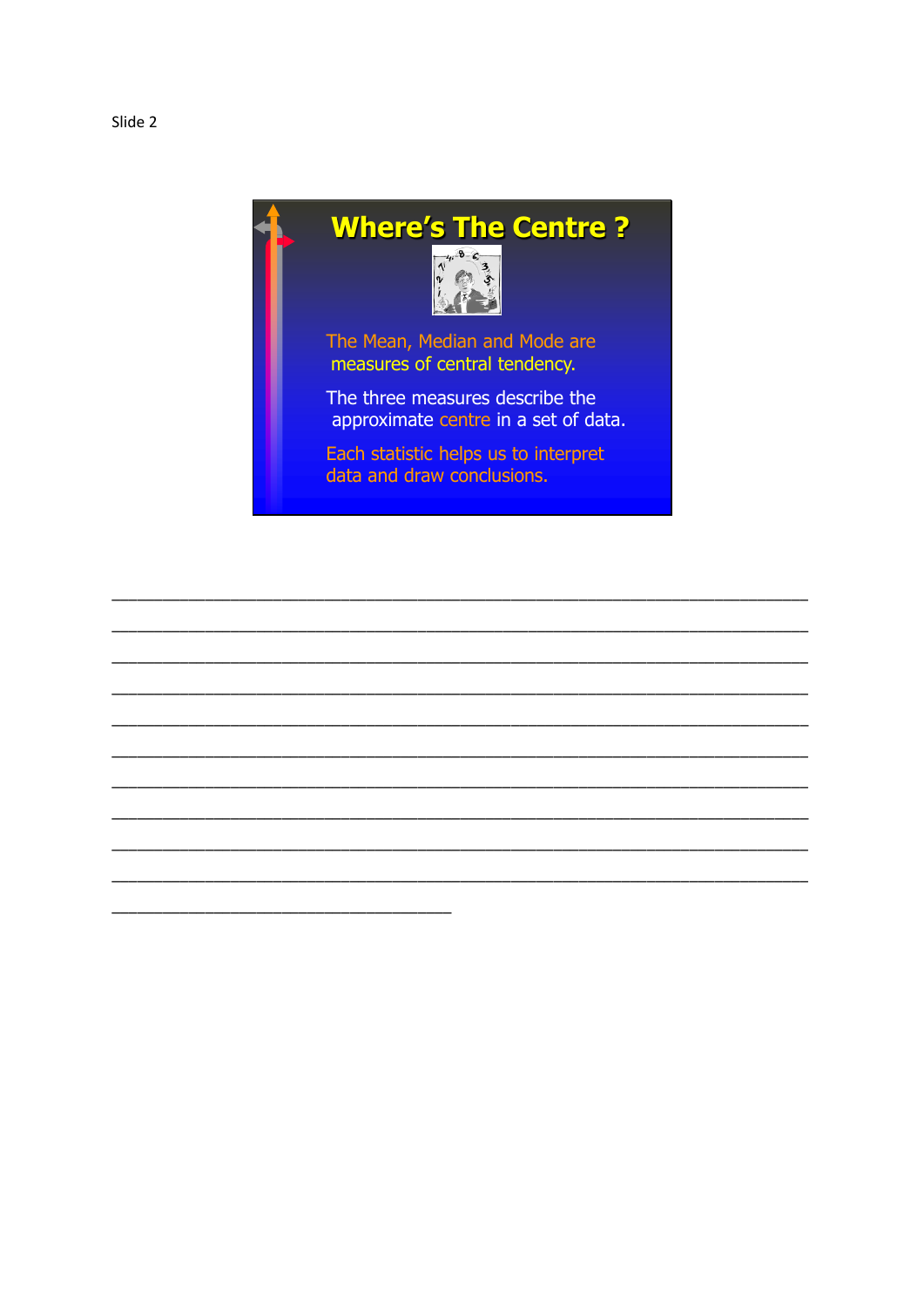



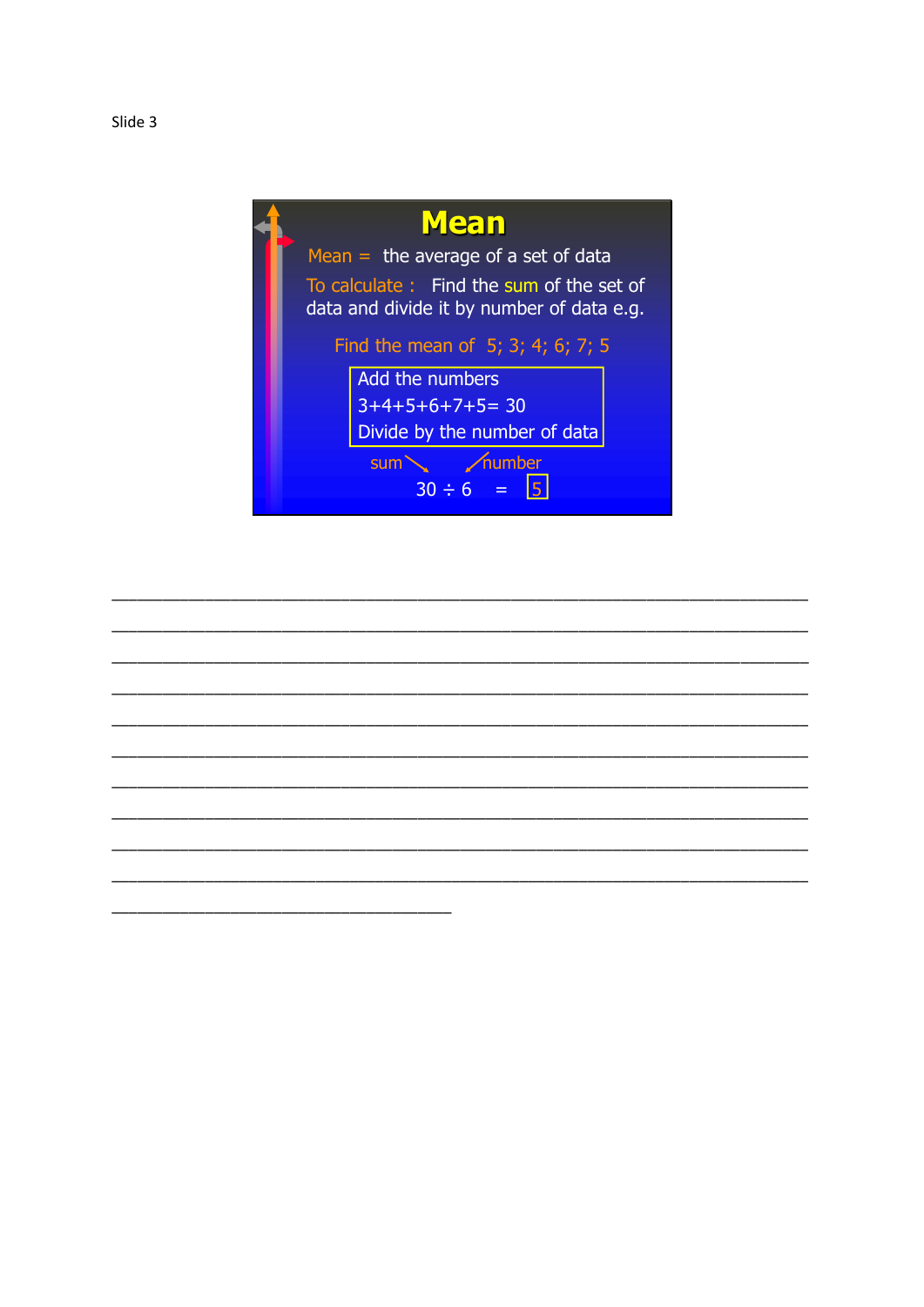



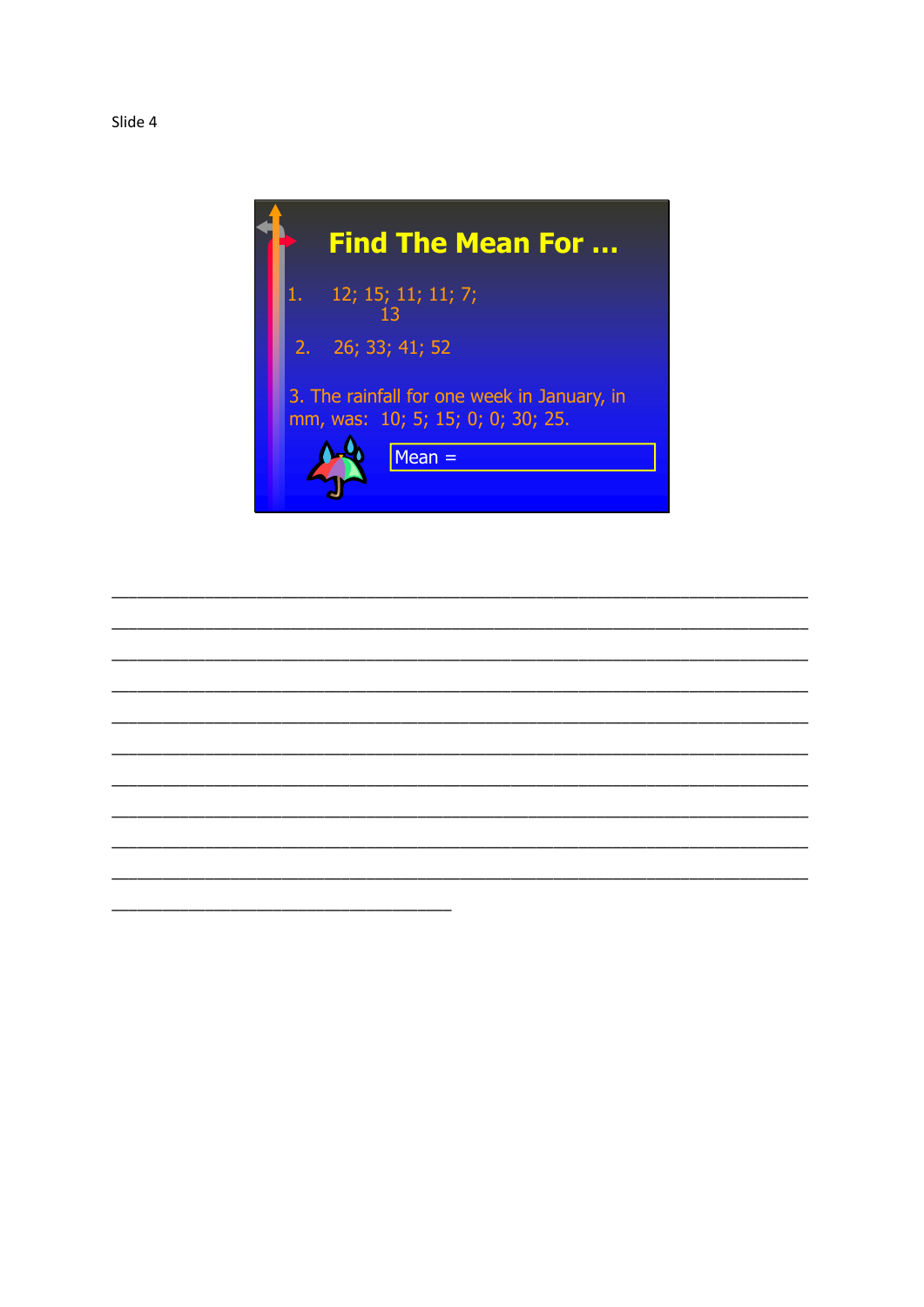

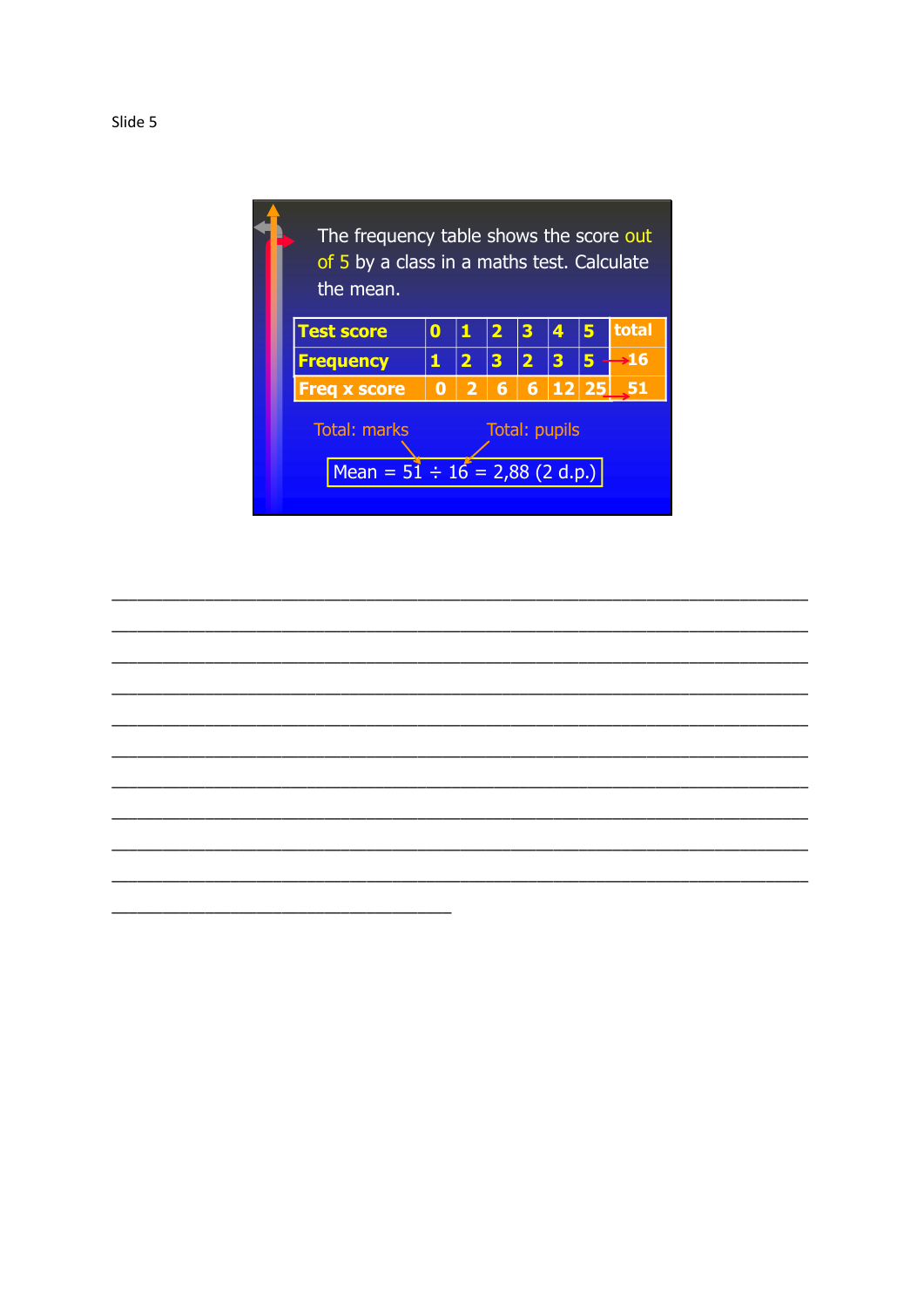



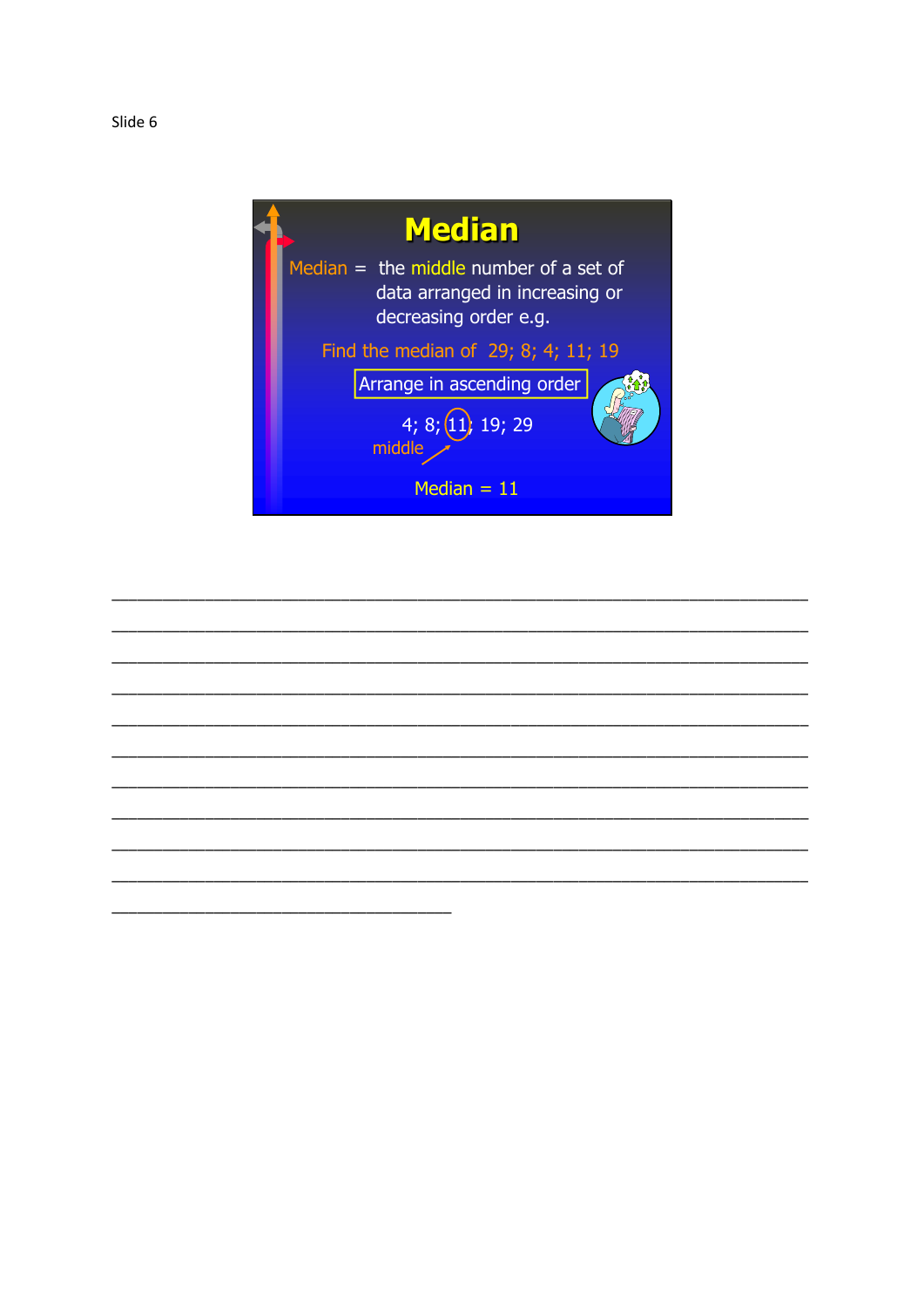

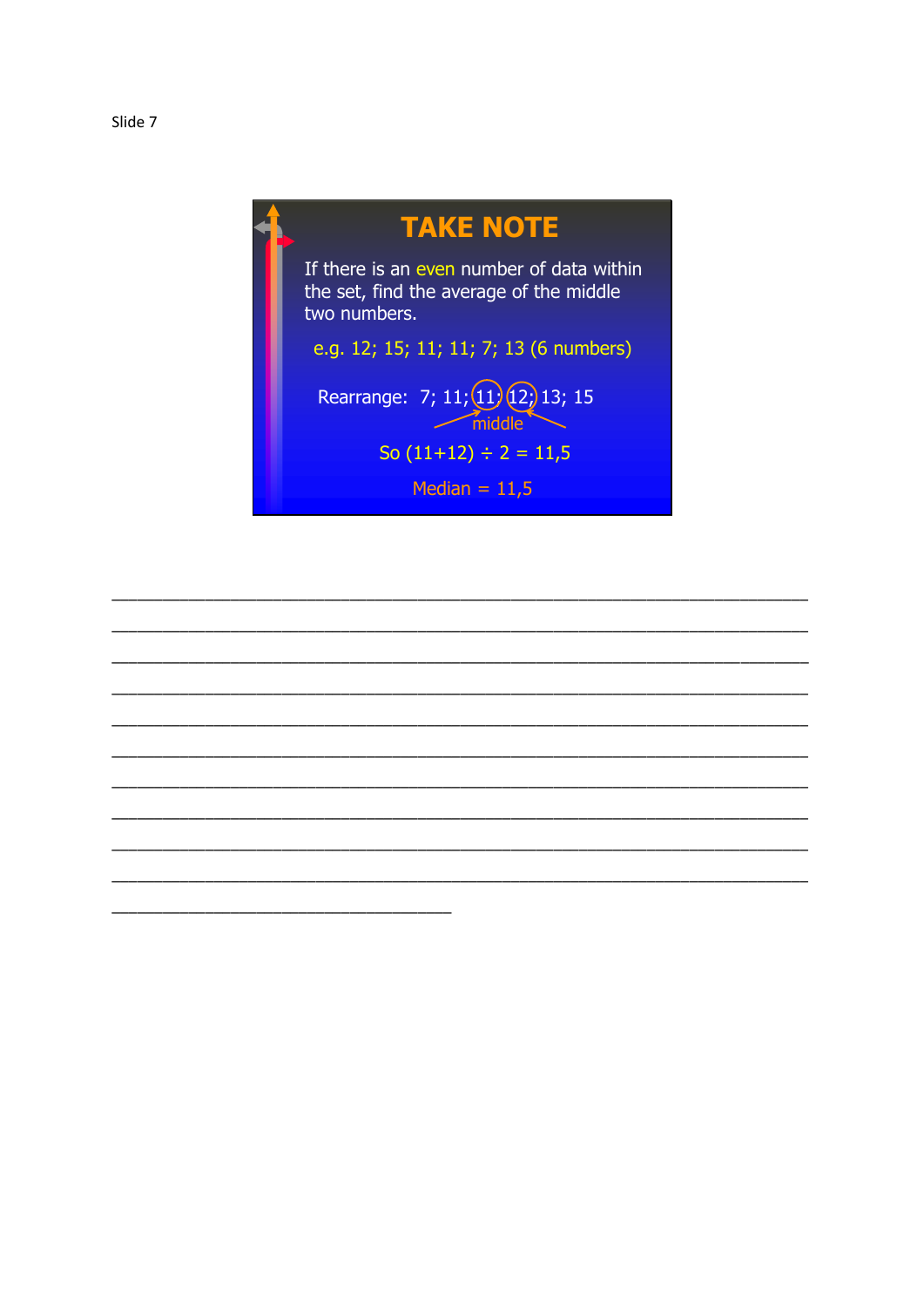



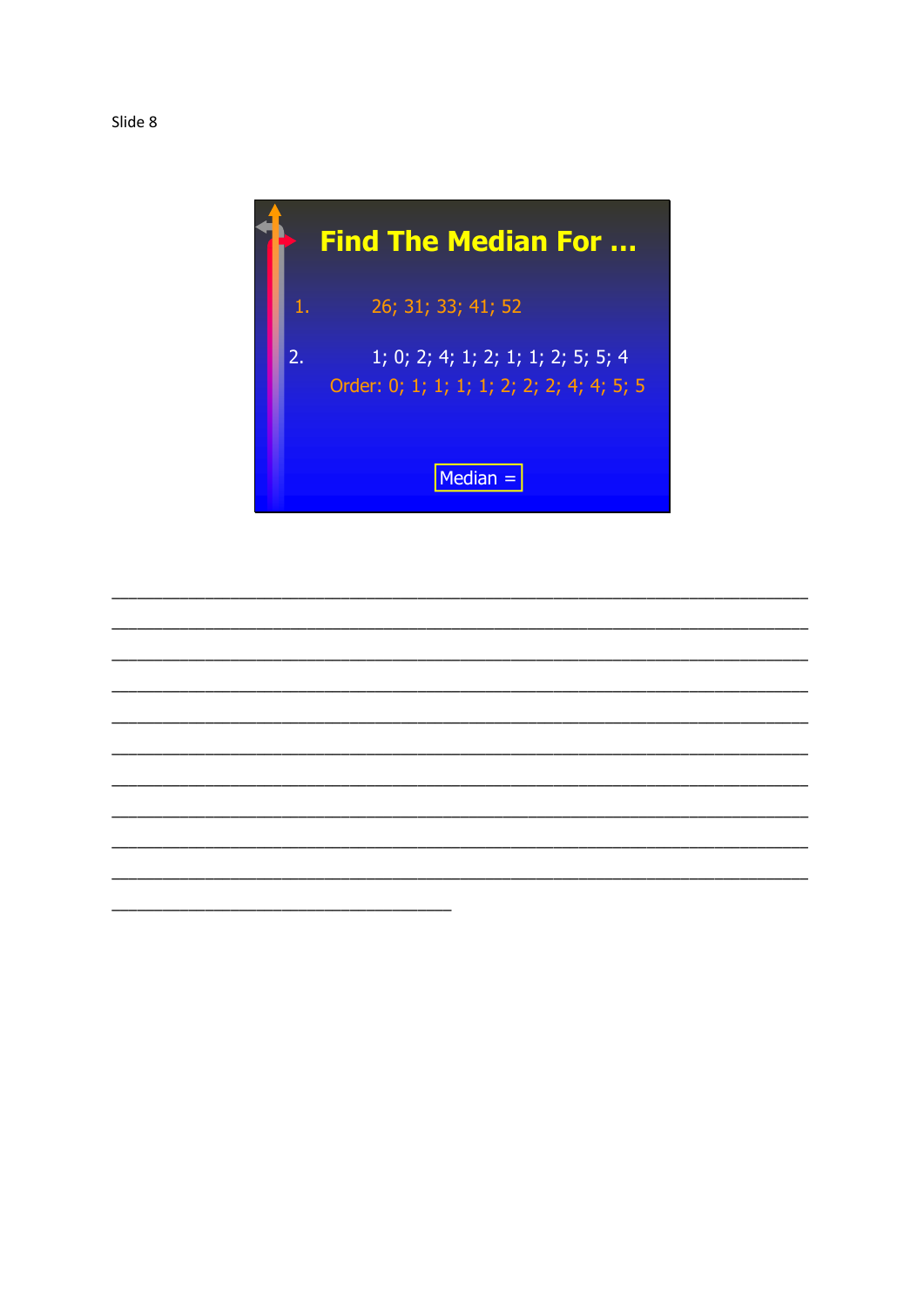

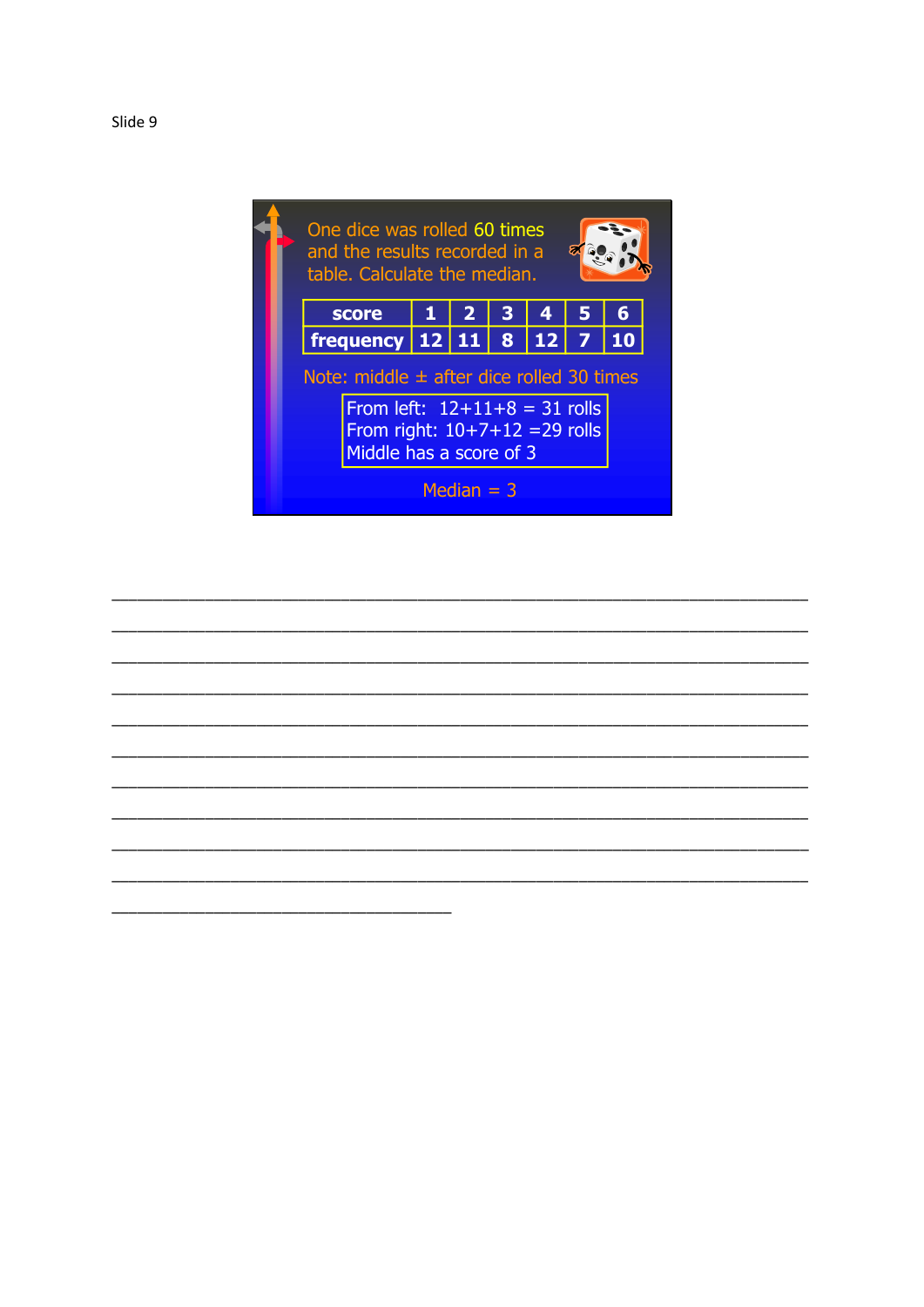Slide 10



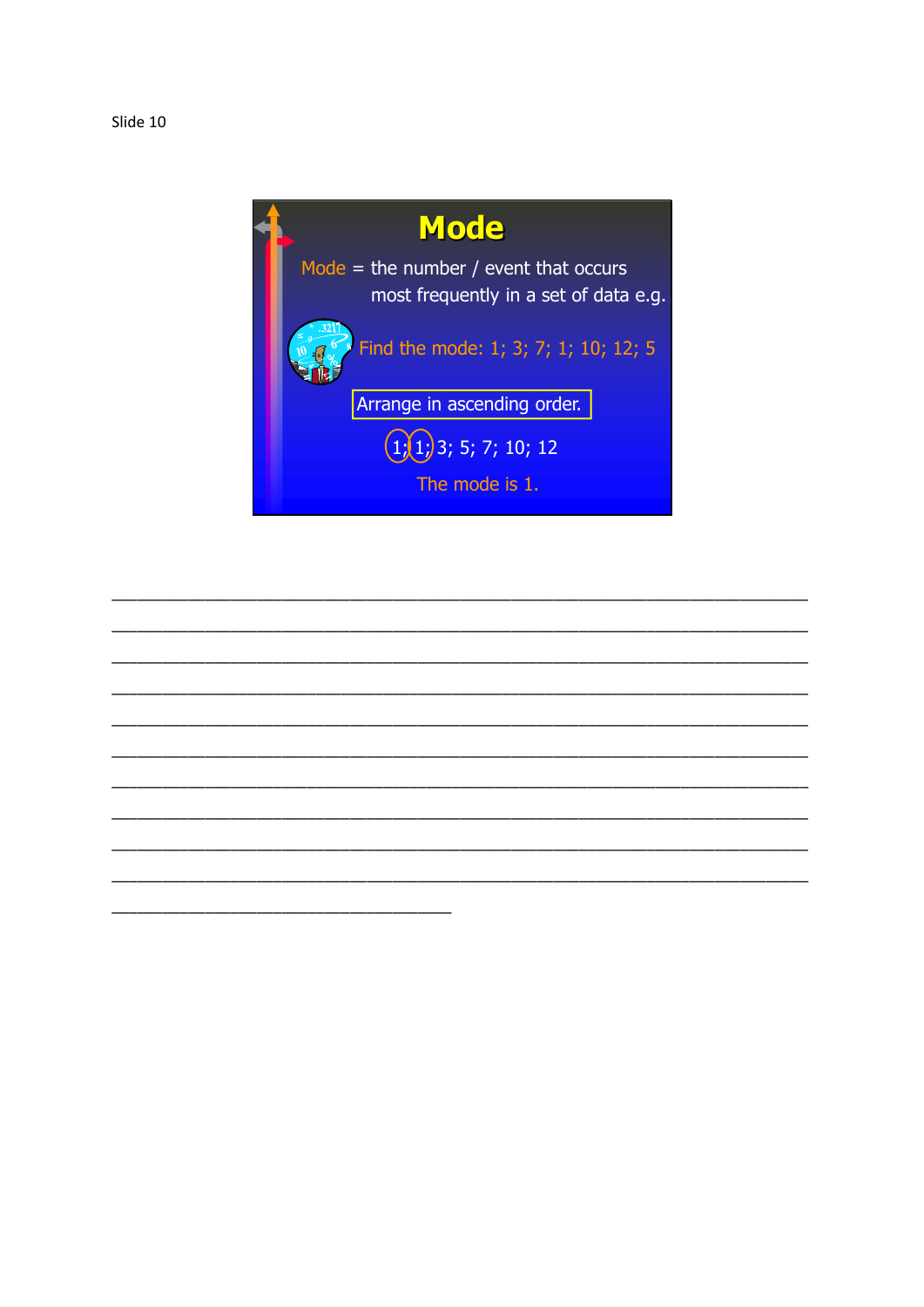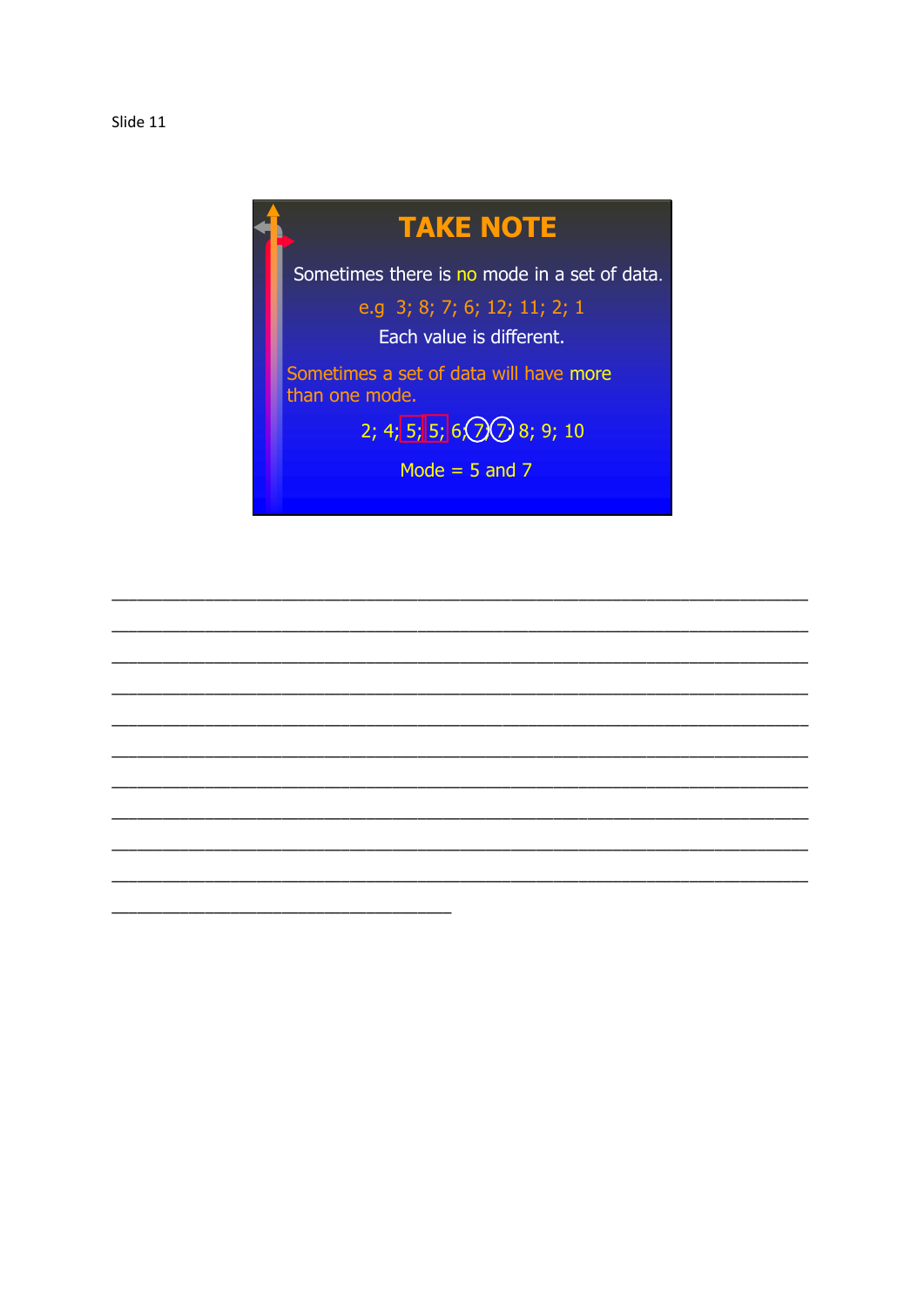|                                                             | <b>Find The Mode For </b> |    |                  |    |    |   |                                                                                |  |
|-------------------------------------------------------------|---------------------------|----|------------------|----|----|---|--------------------------------------------------------------------------------|--|
| 12; 15; 11; 12; 7; 13<br>1.<br>Order: 7; 11; 12; 12; 13; 15 |                           |    |                  |    |    |   |                                                                                |  |
| 5; 4; 9; 20; 3; 1<br>2.                                     |                           |    |                  |    |    |   |                                                                                |  |
|                                                             |                           |    |                  |    |    |   |                                                                                |  |
|                                                             |                           | 25 | 10               | 15 | 19 | 9 |                                                                                |  |
|                                                             |                           |    |                  |    |    |   |                                                                                |  |
|                                                             |                           |    | lo, girls choice |    |    |   | <b>Example:</b> Colours <b>Example 16   pink   blue   red   green   yellow</b> |  |

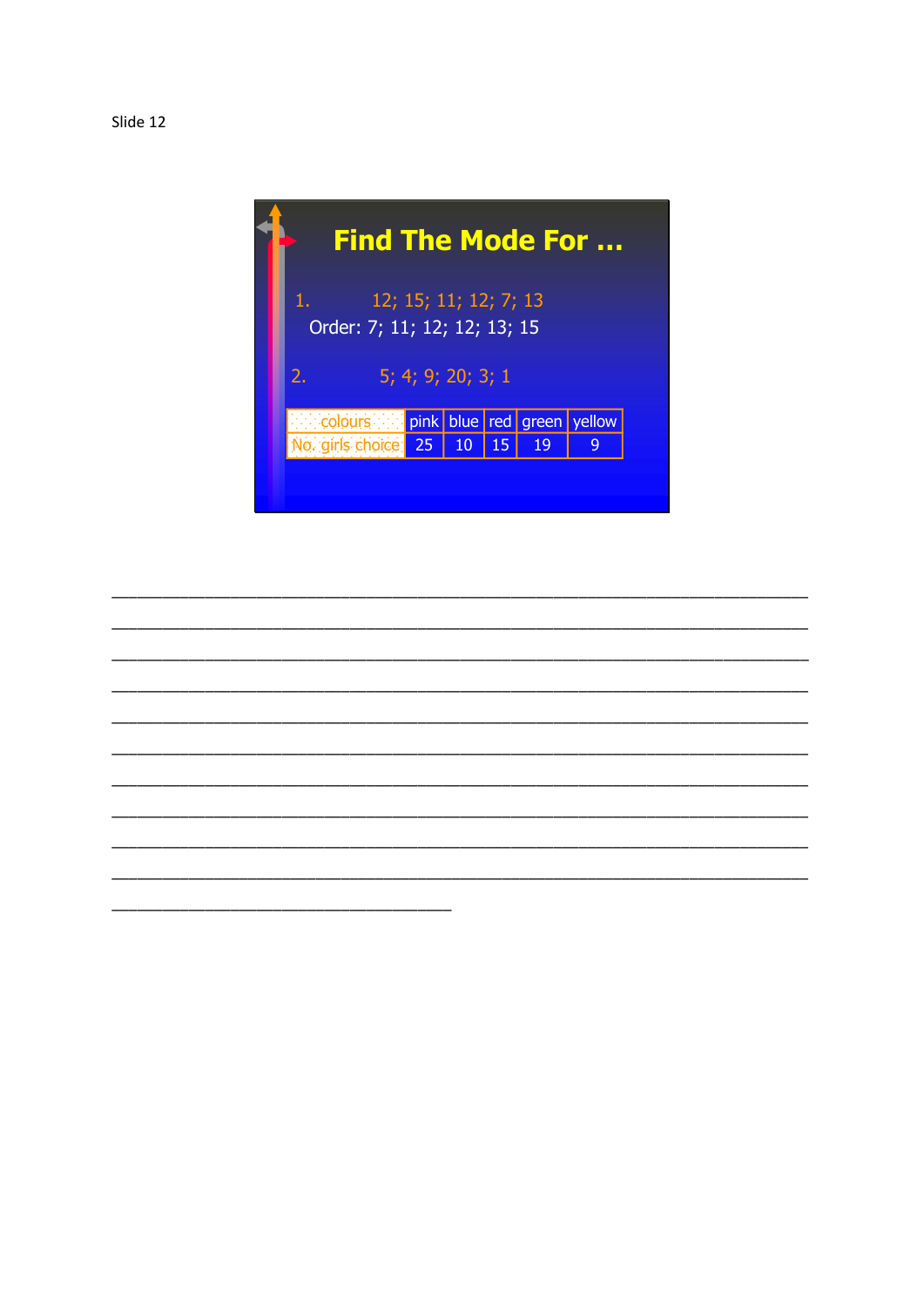

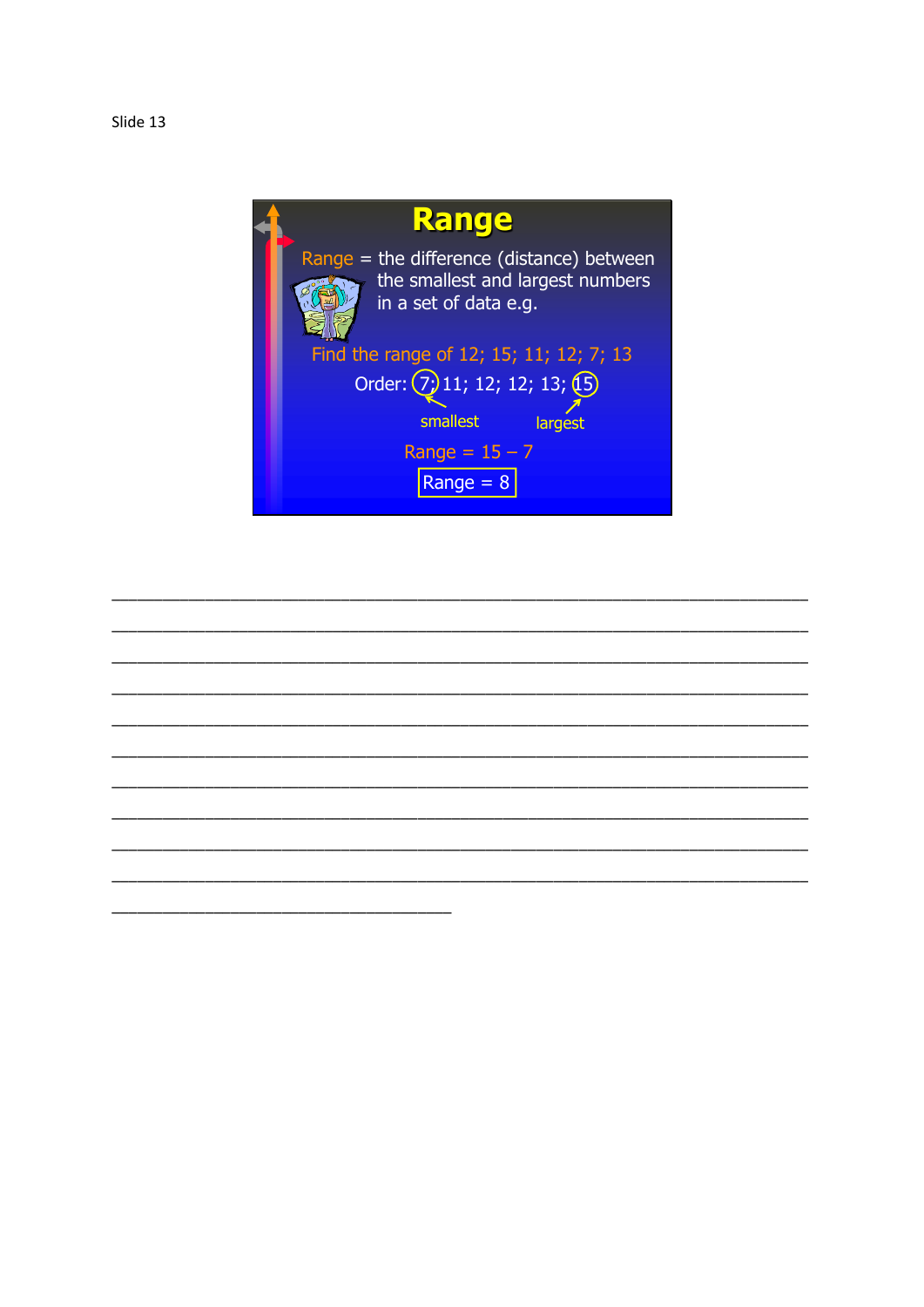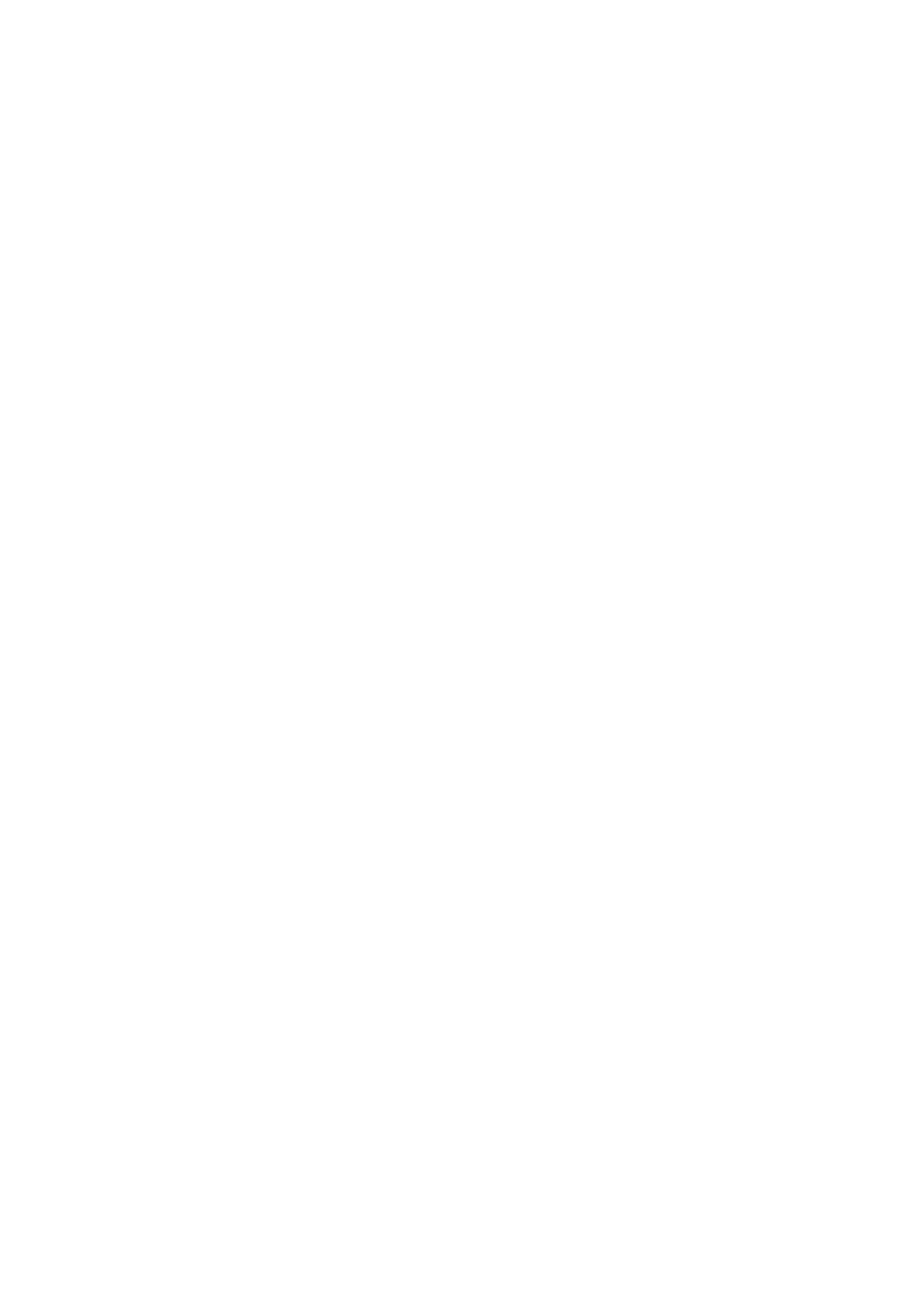Slide 16